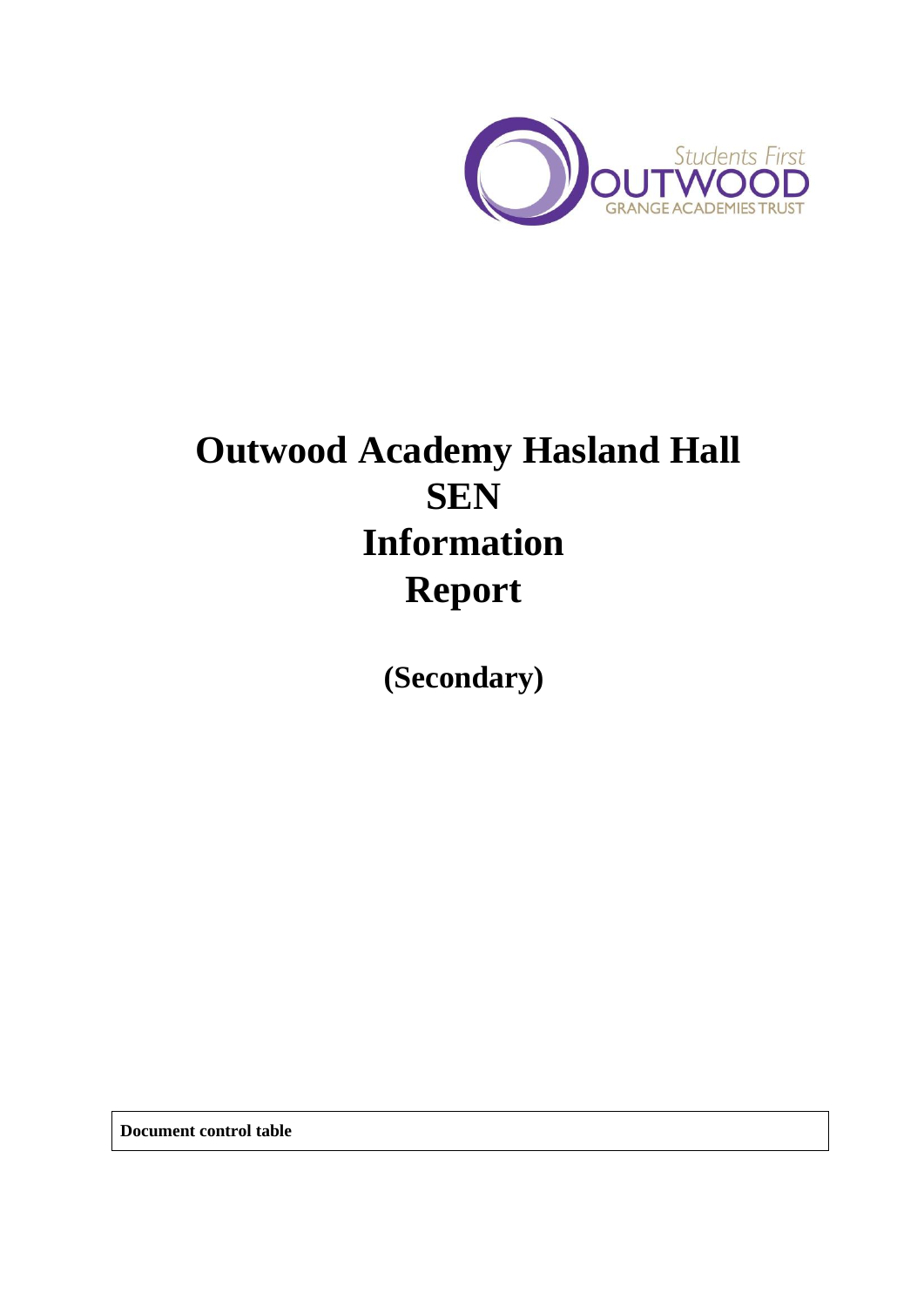| Document title:               | <b>SEND</b> Information Report |  |
|-------------------------------|--------------------------------|--|
| Author (name $\&$ job title): | Lesley Devine                  |  |
| <b>Version number:</b>        | V8                             |  |
| Date approved:                | November 2021                  |  |
| Approved by:                  | Exec Board                     |  |
| Date of review:               | November 2022                  |  |

# **Document History**

| <b>Version</b> | <b>Date</b>      | <b>Author</b> | <b>Note of revisions</b>                                                                                                                                                                                                                        |
|----------------|------------------|---------------|-------------------------------------------------------------------------------------------------------------------------------------------------------------------------------------------------------------------------------------------------|
| V <sub>7</sub> | October 2020     | L Devine      | Changed 'SEND Report' to SEND Information<br>Report' to bring the language in line with the SEND<br>Code of Practice                                                                                                                            |
|                |                  |               | Added a date section to identify when the academy<br>has posted on their website                                                                                                                                                                |
|                |                  |               | Added an area for academies to provide a link to<br>their local authority local offer                                                                                                                                                           |
|                |                  |               | Amended wording, where necessary, to assist<br>parental understanding                                                                                                                                                                           |
|                |                  |               | Added a paragraph to evidence how decisions are<br>made about the type and amount of support the<br>child will receive in that section                                                                                                          |
|                |                  |               | Added elements of the new behaviour policy that<br>align with reasonable adjustments and staff training<br>(highlighted in orange)                                                                                                              |
|                |                  |               | Added an addendum for Covid-19                                                                                                                                                                                                                  |
| V <sub>8</sub> | November<br>2021 |               | Added 'We believe that all our students should be<br>valued equally, treated with respect and be given<br>equal opportunities in all forms of school life.'<br>within the provision section to align with the<br>Primary SEN Information Report |
|                |                  |               | Added SENDIASS to the Local Authority Parent<br>Partnership Service                                                                                                                                                                             |
|                |                  |               | Changed Champion to Ambassador in the mental<br>wellbeing section                                                                                                                                                                               |
|                |                  |               | Added the Academy's SEND Govenor is Mr John<br><b>Jarvis</b>                                                                                                                                                                                    |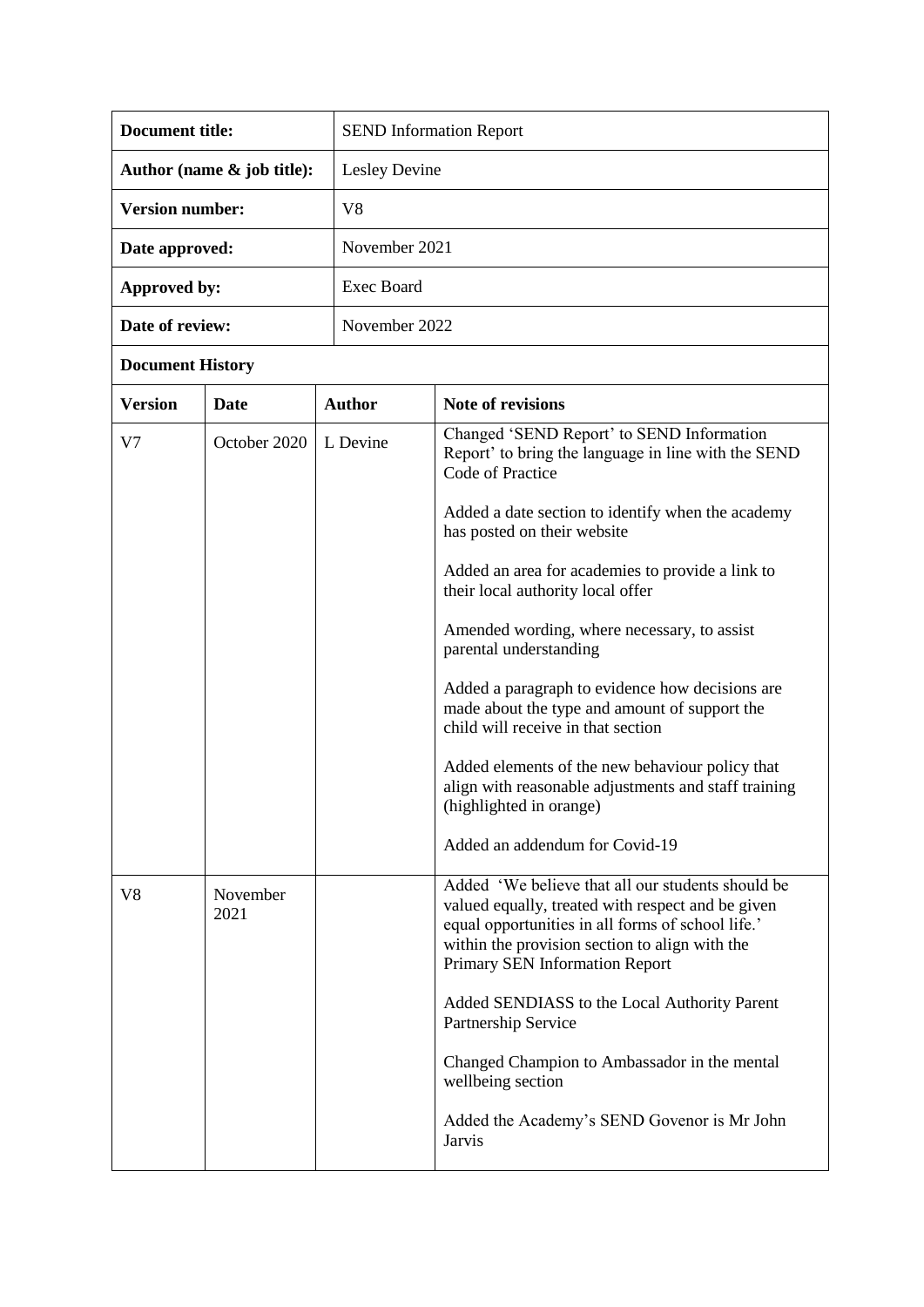| Added may be given on a ratio basis in the<br>classroom or on-line in a virtual learning scenario<br>in the Teaching Assistants section. |
|------------------------------------------------------------------------------------------------------------------------------------------|
| Added partnership with the SENDCo/SEND Officer<br>in the Transition section                                                              |
| Amended assistive technology section to align with<br>primary SEN Information Report                                                     |
| Amended Covid-19 Addendum to meet return to<br>school guidance                                                                           |

# **What kinds of special educational needs does Outwood Academy Hasland Hall make provision for?**

Outwood Academy Hasland Hall is a mainstream school setting. We are fully committed to the provision of equal opportunity for all students, regardless of their ability or individual needs to enable them to achieve their full potential.

We support students with a range of needs, including physical and medical needs, social, emotional and mental health needs, communication and interaction difficulties, sensory needs, autism, ADHD and students who have more difficulty with learning than the majority of children of the same age. We believe that all our pupils should be valued equally, treated with respect and be given equal opportunities in all forms of school life.

If children need additional support to meet our high expectations of being safe, respectful or responsible, we will ensure they have access to support them through appropriate reasonable adjustments, strategies and interventions to meet their individual needs.

We believe that all our students should be valued equally, treated with respect and be given equal opportunities in all forms of school life.

Consideration will be given as to whether continuing disruptive behaviour might be the result of unmet educational or other needs. At this point, the academy will consider whether a multi-agency assessment is necessary.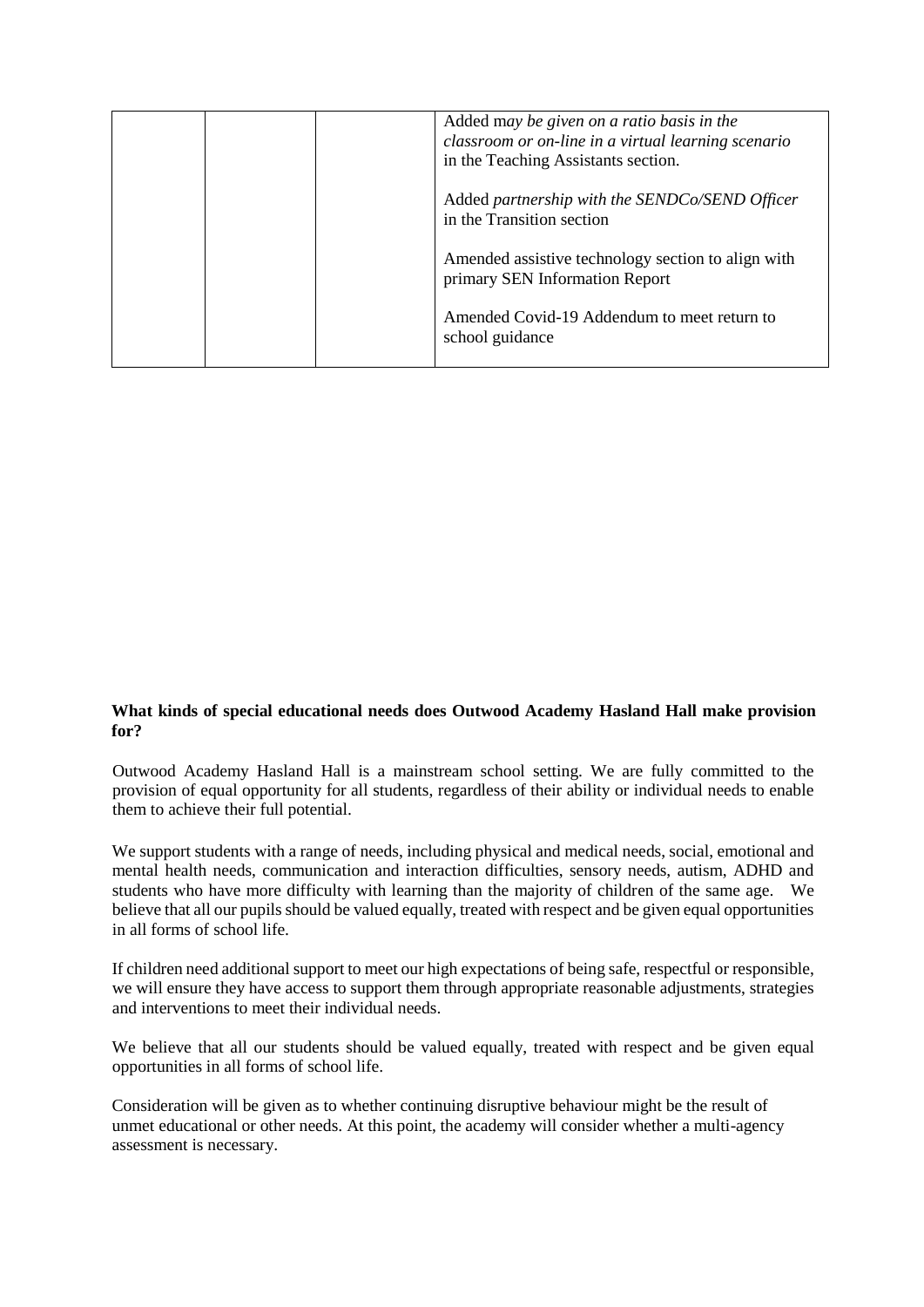# **How does the academy know if students need extra help and what should I do if I think my child may have special educational needs?**

We identify the needs of students as early as possible by gathering information from parents, education, health and care services and any previous schools attended prior to the child's entry into the academy. The academy fully supports the SEND Code of Practice (2015), The Equality Act 2010 and the definition of special educational needs taken from section 20 of the Children and Families Act (2014).

This report complies with:

- Section 69(2) of the Children and Families Act 2014;
- Regulation 51 and schedule 1 to the Special Educational Needs and Disability Regulations 2014;
- Section 6 of the 'Special Educational Needs and Disability Code of Practice: 0 to 25 Years' 2015

Throughout this Report, the reference to parents also applies to carers and those with guardianship rights.

If you think your child may have special educational needs, you should contact the Academy in the first instance and speak with the SENDCo or a member of the Inclusion Team.

# **How does the academy evaluate the effectiveness of its provision for students with special educational needs?**

In order to make consistent continuous progress in relation to SEND provision the school encourages feedback from staff, parents and students throughout the year. This is a continuous process including student reviews, parents' evenings, provision mapping and the analysis of data.

Student progress will be monitored on a half-termly basis through our Praising Stars© system, through discussion at parents evenings, as published on the Academy's calendar and review days held termly, in line with the SEND Code of Practice for students on the SEN register. Progress of students undertaking interventions will be reviewed and evaluated at the end of each block of intervention.

Following this, an evaluation of the effectiveness of the academy SEND provisions and SEND policy takes place. The evaluation of SEND provision is carried out by the Academy and the Policy is evaluated by the Regional Directors of SEND. Information is gathered from different sources such as child and parent surveys / teacher and staff surveys / parent evenings / feedback forms / school forums. Evidence collated helps inform academy development and improve planning. This will be collated and published by the Trust annually in accordance with section 69 of the Children and Families Act 2014.

# **How will both the academy and I know how my child is progressing and how will the academy help me to support their learning?**

Outwood Academy Hasland Hall believes that a close working relationship with parents is vital in order to ensure:

- A) early and accurate identification and assessment of SEND leading to the correct intervention and provision
- B) continuing social and academic progress of children with SEND
- C) personal and academic targets are set and met effectively

Parents are kept up to date with their child's progress through Praising Stars reports, Parents' Evenings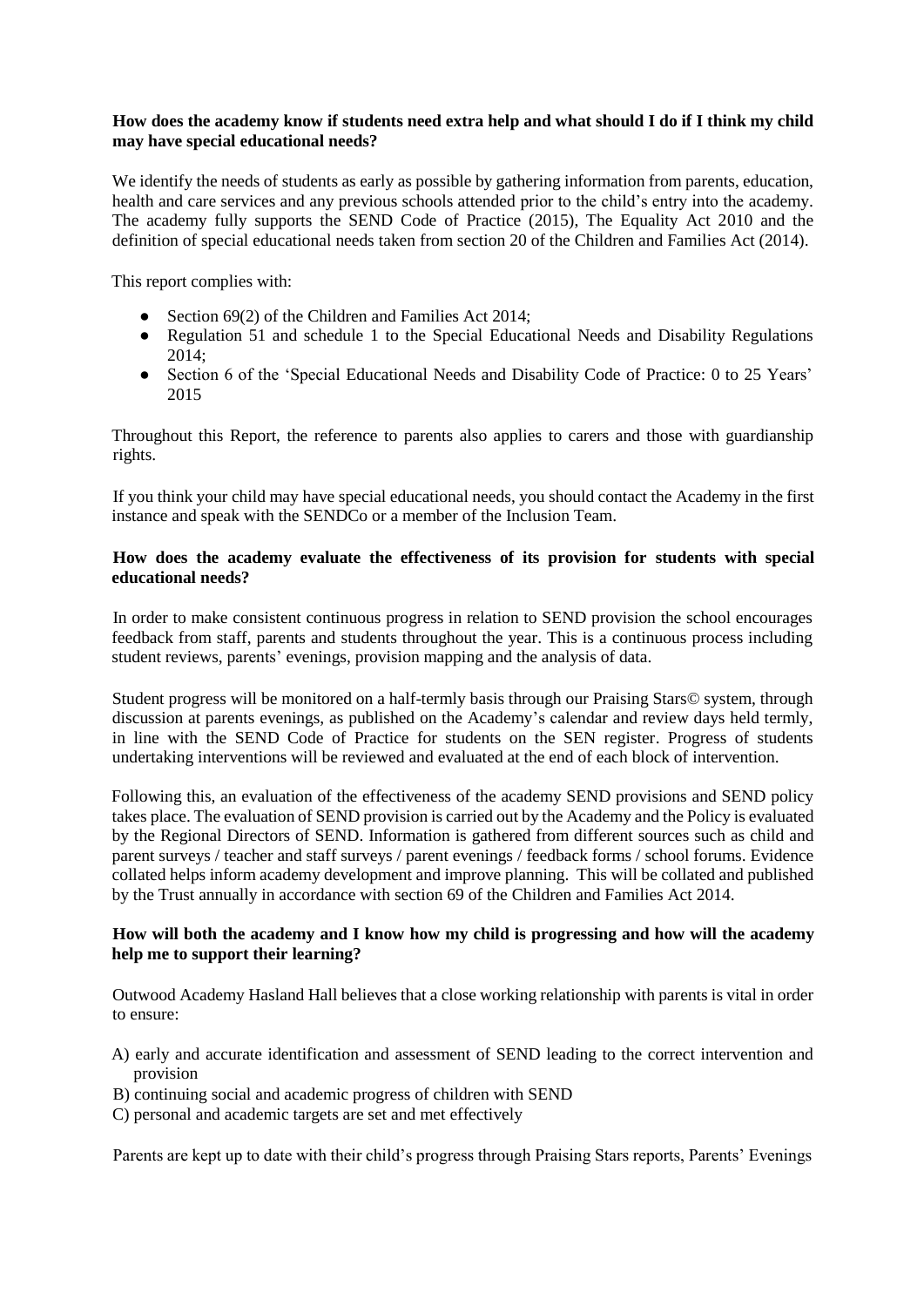and One Page Profile review meetings or Education Health Care Plan reviews.

In cases where more frequent regular contact with parents is necessary, this will be arranged based on the individual student's needs. Parents of students with SEN may be signposted to the Local Authority Parent Partnership Service, also known as SENDIASS (SEND Independent Advice Support Service) in some local authorities, where specific advice, guidance and support may be required.

If an assessment or referral indicates that a student has additional learning needs, parents are invited to attend any meetings with external agencies, are kept up to date and consulted on any points of action drawn up in regards to the provision for their child.

# **What is the academy's approach to teaching students with special educational needs?**

We believe that provision for students with special educational needs is a whole school responsibility requiring a whole school response, involving all staff. We believe that all teachers are teachers of children with SEND. Teaching staff have access to information on individual student's special educational needs via their Management Information System and the student's One Page Profile to enable them to plan and differentiate their lessons accordingly.

# **How will the curriculum and learning be matched to my child's needs?**

Learning activities are planned to match individual learning needs. The learning environment is stimulating, supportive and well-resourced. Students identified as requiring SEND support will, where appropriate, be supported by the teacher, teaching assistant, Learning Manager or another appropriate member of the school staff team through specific interventions. We will ensure that all staff know and understand the needs of pupils to allow students with SEND to thrive within a broad and balanced curriculum. All staff will have access to training, advice and resources to enable them to contribute to developing fully inclusive practice. Wherever possible we aim to foster quality first teaching in the classroom and continued independence into adulthood where appropriate.

# **How are decisions made about the type and amount of support my child will receive?**

There are many forums where decisions are made about the type and amount of support a pupil will receive; during transition, parental input at EHCP review meetings, One Page Profile process, historical information, through regular monitoring of pupil progress every half-term and any identification of emerging needs, Inclusion meetings, external professionals input, and with local authority agreement of support.

Each academy has a notional SEN budget as part of the overall funding it receives. This is called notional because it is not a ring-fenced budget and the DfE gives academies the freedom to make their own decisions about how much to spend on SEN support given the needs of their students.

When planning budgets OGAT academies will take into account the additional support required for students with SEN. To support student progress and meet individual needs, academies will aim to use SEN funding as part of its resource allocation, which may include other sources of funding where appropriate e.g. Pupil Premium, Pupil Premium Plus or Catch-Up Premium.

Where individual students require additional support that cannot be met by this notional budget the excess should be met by top-up funding associated with the individual student from the Local Authority. In partnership with other members of the Inclusion Team, the SENDCo will advise where this is appropriate and initiate processes with students, parents and the Local Authority to access the funding and support required.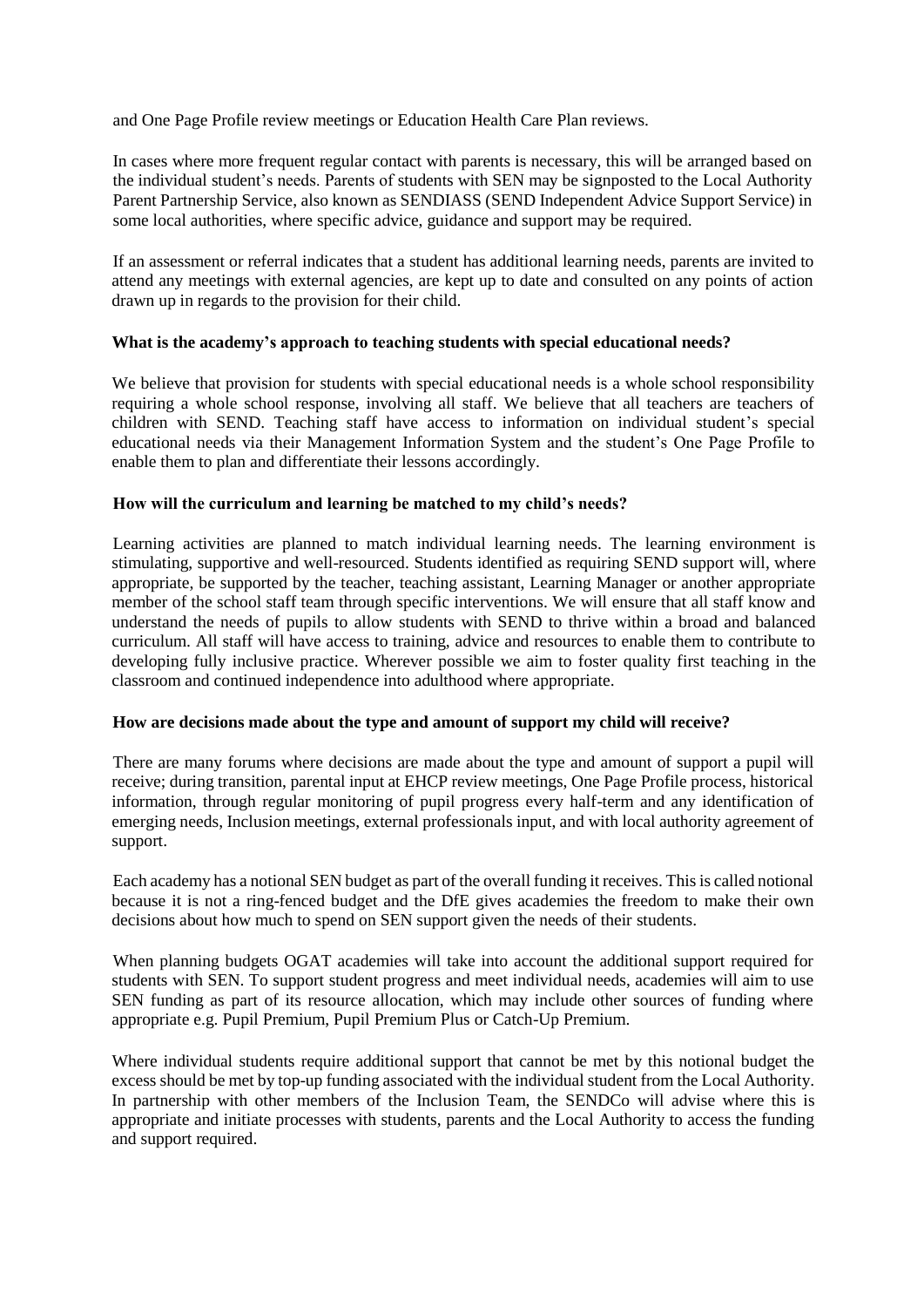# **How will my child be included in activities outside the classroom, including events and trips?**

As an inclusive academy, we ensure that students with SEND take as full a part as possible in all Academy activities. We deliver practice that ensures that statutory obligations with regard to SEND are met. No student is omitted from a trip due to their specific needs. If necessary, an Individual Health & Care Plan will be put into place. We will ensure the staff are fully aware of students with special educational needs, and what those needs are. Staff will be given training and support to help them meet those needs, both in and out of the classroom.

# **What support will there be for my child's overall well-being?**

We work hard to ensure that students are included in all aspects of academy life. We believe that all our students should be valued equally, treated with respect and be given equal opportunities at all times.

For SEND students, and any other students that do not feel socially confident, support is available to build their confidence in social situations to enable students to thrive.

Areas to develop social skills are available during break and lunchtime that are supervised by Inclusion staff. Students are encouraged to develop socially through the joining in of educational games, general conversation and interventions to develop academic and/or life skills.

A member of the senior management team is a Mental Health First Aid certified Mental Wellbeing Lead who leads on the wellbeing of students. Students who have additional emotional needs have the support available from specifically trained Mental Health and Wellbeing Ambassadors.

Students will receive further support from the outside agencies as required. Our support partners include:

- School Counsellor
- School Nursing Team
- Child and Adolescent Mental Health Service (CAMHS)
- IKON mentoring

The Academy's SEND Governor is Mr John Jones

# **Who is the Academy's special educational needs and disability coordinator (SENDCo) and what are their contact details?**

The Academy's SENDCo is Mrs Anita Linley who can be contacted at the Academy on 01246 273985

# **What training have staff supporting special educational needs had and what is planned?**

We aim to keep all school staff up to date with relevant training and developments in teaching practice in relation to the needs of students with SEND.

All staff have access to relevant SEND focused internal and external training opportunities. The SENDCo attends regional network meetings led by the Regional Directors of SEND. The SENDCo is appropriately qualified and receives additional training to recognise the difference between an unmet need and poor behaviour. External professionals are involved to give additional advice and guidance, if appropriate. Poor behaviour is never ignored and is regularly monitored to ensure unmet needs are addressed. The SENDCo will cascade necessary training and/or arrange for external professional training to deliver to academy staff where necessary.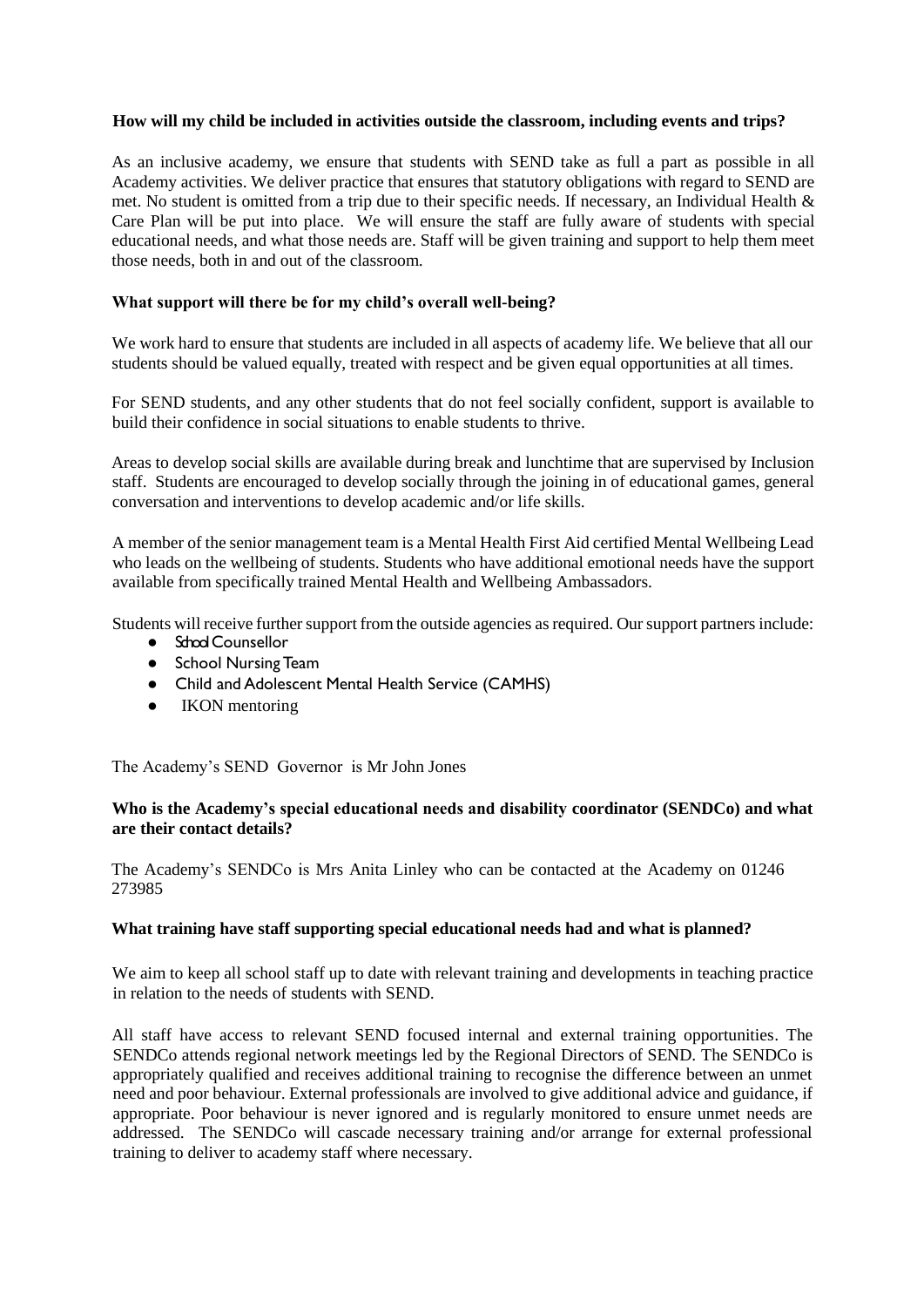We recognise the need for ongoing training concerning SEND and there is funding available to support this professional development. The SENDCo, with the senior leadership team, ensures that training opportunities are matched to school development priorities and those identified through the use of provision management. Ongoing training for all staff is organised as and when required. If a particular student's needs require specific staff training then this will be put in place, for example Manual Handling and Fire Evacuation procedures for students with severe medical needs.

# **What specialist services and expertise are available or accessed by the academy?**

Academy Hasland Hall invites and seeks advice and support from external agencies in the identification and assessment of, and provision for SEND. The academy continues to build strong working relationships with external support services and shares information and links in order to fully support our SEND pupils. Sharing knowledge and information with our support services is essential in allowing us to provide effective SEND provision within our academy. If a concern is raised it will be brought to the attention of the SENDCo who will then inform the child's parents in line with our safeguarding policy.

The following services will be involved as and when is necessary:

- CAMHS
- Social Care
- Early Help Support Services
- Educational Psychology Service
- Local Authority Specialist Services (including accessibility services)
- Speech and Language Services

Representatives from voluntary organisations and other external agencies are invited to liaison meetings throughout the year to discuss SEND provision and progress and keep staff up to date with legislation.

In cases where a child is under observation or a cause for concern, focused meetings will be arranged with the appropriate agency. Parents will normally be invited to and informed about any meetings held concerning their child unless there are over-riding safeguarding issues.

# **How will equipment and facilities to support students with special educational needs be secured? How accessible is the academy?**

In addition to support from teaching assistants in the classroom and in small groups, Outwood Academy Hasland Hall provides the following additional resources for our SEND:

# **Transition**

We work closely with all primary schools to make sure that all students feel comfortable with their move to a secondary academy. Students will have the opportunity to have extra visits to school in order to familiarise themselves with the environment and some of the staff they will be working with in the future.

# **Lunch Support:**

Lunch Passes are available by referral from the Inclusion Team that aims to meet the needs of students needing additional short-term support, or for those students with communication and interaction difficulties who may find social times difficult. The pass gives them an opportunity to mix with other students and staff in a small and friendly environment.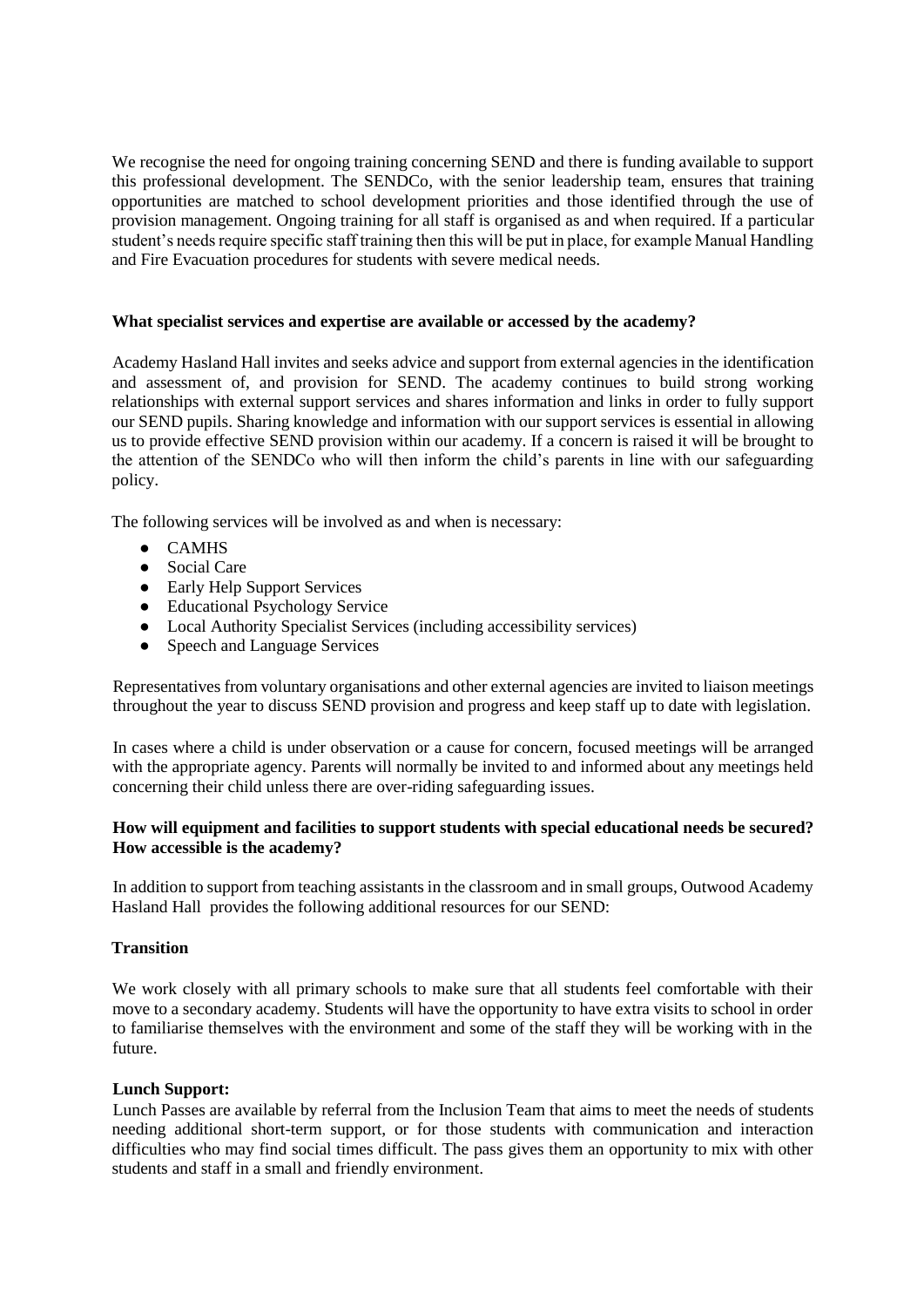# **Homework Support**

Enrichment sessions are held throughout the week to support all students with homework and to give access to ICT when necessary.

### **Teaching Assistants**

Students on the SEN Register and are externally funded may be allocated TA support, depending on needs of the student. The TA support may be allocated on a ratio basis in the classroom or on-line in a virtual learning scenario. TAs work closely with the child, parent and staff to meet the child's needs within the academy. Inclusion staff, SENDCO and Learning Managers are available for students to talk to.

# **Educational Testing and Screening**

Standard testing and assessments and tracking within school helps identify students who may need additional support within lessons or those that may benefit from a more individualised programme of support. It may also provide evidence for referral to a qualified Exam Access Arrangements Assessor to facilitate additional access arrangements for examinations, where appropriate.

#### **The Bridge and Personalised Learning Centre**

The Bridge and Personalised Learning Centre (PLC) are bespoke facilities, which provide short-term, time-limited, focused support for individuals who, for a range of reasons, cannot access learning in their current regular learning situations.

The focus of the Bridge and PLC is to identify and remove barriers to educational achievement, ensuring all have equality of opportunity and empowering all students with skills and strategies to deal with their individual areas of need to achieve their maximum potential. The Bridge and PLC accept each student as a unique individual and aims to raise self-esteem and motivation, in a caring and positive atmosphere.

The Bridge & PLC also offer intensive support and interventions for students across the curriculum in small groups or 1:1, coursework catch up sessions for students studying towards qualifications. They offer emotional and study support to students returning from long periods of absence as well as providing reintegration packages for students returning to mainstream. For students who enter the school mid-year, there is also support for them with academy systems, timetables and testing.

The PLC gives opportunities for students with more challenging behaviours to be supported to modify behaviours that are preventing them from reaching the top of the pyramid, as outlined in the Trust's Behaviour Policy (see link to the Behaviour Policy in the section 'Where can I access further information?').

#### **Physical environments**

Outwood Academy Hasland Hall incorporates facilities for students, staff with disabilities. Facilities include:

- Disabled parking bays
- Base level classrooms

Add link to Accessibility Plan here xxxxxxxxxxxxxxxxxxxxxxxxxxxxx

# **Assistive Technology**

The academy provides access to a limited number of laptops, Chrome books, iPads or any other assistive technology requirements on a needs led basis to support pupils with temporary and long-term physical needs and/or other identified needs related barriers to learning across all areas of the curriculum.

# **Exam Access Arrangements**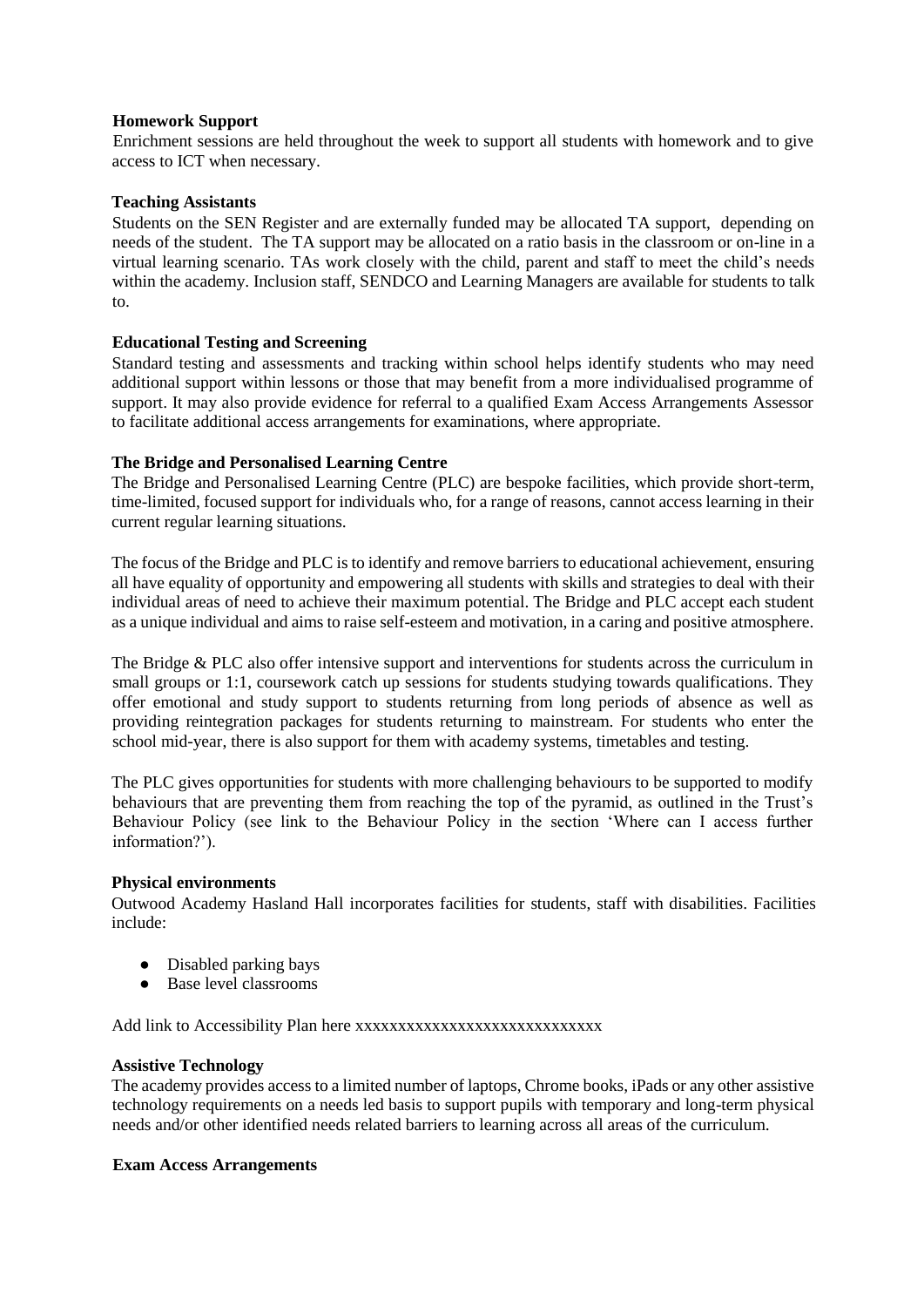An identification of SEND does not result in automatic exam access arrangements. The process of exam access arrangements is governed by the Joint Council for Qualifications (JCQ) and the Awarding Body has to agree to the access arrangement on application. Students are assessed by their normal way of working in the classroom and other appropriate evidence. If identified as requiring access arrangements, the Inclusion Department will coordinate information and refer to the qualified assessor, where appropriate and the Exams Department. Students and parents are notified of the request for exam access arrangements, the outcome of any approved exam access arrangements and any changes to those arrangements.

More details of exam access arrangements can be found at www.jcq.org.uk

# **School Transport**

Where students with SEND require specific transport to and from school, this is arranged by the local authority transport department.

# **What are the arrangements for consulting young people with SEN and involving them in their education?**

We believe that students who are capable of forming views have a right to express their opinions and to have that opinion taken into account. We will seek the views of students and they will be encouraged to be involved in the setting of their own learning targets and in evaluating their own progress. Their views will be taken into account when planning support. Students are encouraged to attend their Review meetings.

Student participation is a right. This will be reflected in decision-making but also encouraged through wider opportunities for participation in school life*,* for example, through the student voice.

# **What do I do if I have a concern or complaint about the SEND provision made by the academy?**

We value the partnership with parents but should a problem arise, the parents are asked to contact the SENDCo or a Coordinator/Officer of the Inclusion Team in the first instance to discuss the issue.

If a parent or carer has any concerns or complaints regarding the care or welfare of their child, an appointment can be made by them to speak to the SENDCo, who will be able to advise on formal procedures for complaint.

Any complaints will be treated in accordance with the school complaints procedure. For a copy of the complaints procedure, refer to the academy website.

# **How does the academy involve other organisations and services (e.g. health, social care, local authority support services and voluntary organisations) in meeting the needs of students with special educational needs and supporting the families of such students?**

Outwood Academy Hasland Hall invites and seeks advice and support from external agencies in the identification and assessment of, and provision for, SEND. The academy continues to build strong working relationships and links with external support services in order to fully support our SEND students and aid school inclusion.

The services used by the academy are listed in the above section. Representatives from voluntary organisations and other external agencies are invited to liaison meetings throughout the year to discuss SEND provision and progress and keep staff up to date with legislation.

The Academy Council is kept informed about the involvement of other organisations and services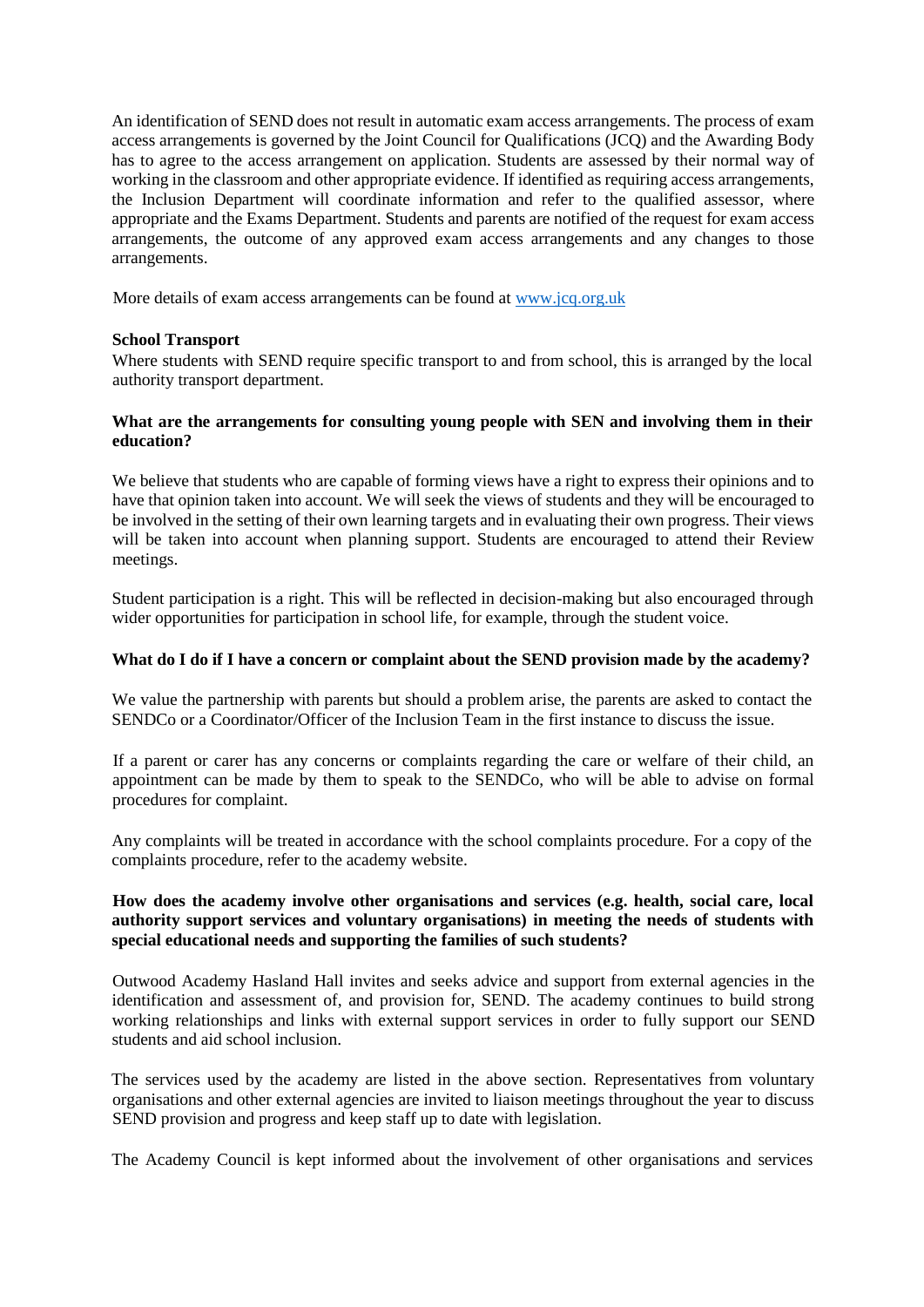through meetings with the SEN Governor and their subsequent reports to the Academy Council.

# **How does the academy seek to signpost organisations, services etc., that can provide additional support to parents or students?**

The academy has very good working relationships with outside agencies. Outwood Academy Hasland hall is a member of the Area's Fair Access Panel through which further suggestions as to services available to both academies and parents are made. Parents receive information about external events, which may be relevant to them by text, email or post.

# **How will the academy prepare my child to:**

- **1. Join the school?**
- **2. Transfer between phases of education (e.g. early years to primary, primary to secondary etc.)?**
- **3. Prepare for adulthood and independent living?**

To facilitate the smooth transition for students with support needs both from feeder and non-feeder schools, there will also be, prior to admission:

- The attendance of a representative of the academy at Year 6 Annual Reviews for students with an EHCP, where possible
- A transition programme co-ordinated by Deep Support in partnership with the SENDCo/SEND **Officer**
- The gathering of additional relevant information from the partner schools
- The making of appropriate transition arrangements with regard to the transition plan put into place in Year 6, including a bespoke transition package and summer school
- A timetable for transition planning for all students with SEND
- Special evening events where prospective students meet their tutor. Students with special educational needs, together with their parents, are also invited to talk to the Inclusion Coordinator and/or SENDCo about the provision for students with SEND. There are extra visits for some students to ensure a smooth transition.
- Staff training may also have taken place where students with high level needs are to be admitted.

Students with special educational needs admitted to school, at times other than year 7 transitions, are carefully assessed on admission to ensure their needs are met.

Outwood Academy Hasland hall aims to support transition at each stage from Year 7 to 13. Students' individual needs are planned for and supported using transition plans in Year 6, Year 8, Year 11 and Year 13. All students with SEND are supported to ensure transition between educational phases or settings is well planned and that provision is in place to aid this process. Information regarding the additional needs of any student is used to plan provision and support a smooth transition. This includes transition to and from Outwood Academy Hasland Hall.

All students receive information, advice and guidance on Post-16 options and SEND students are escorted on visits to local colleges, Post 16 centres and University.

# **Where can I access further information?**

More details about the SEN Code of Practice 2015 can be found on:

<https://www.gov.uk/government/publications/send-code-of-practice-0-to-25>

Information on the local authority Local Offer can be found at: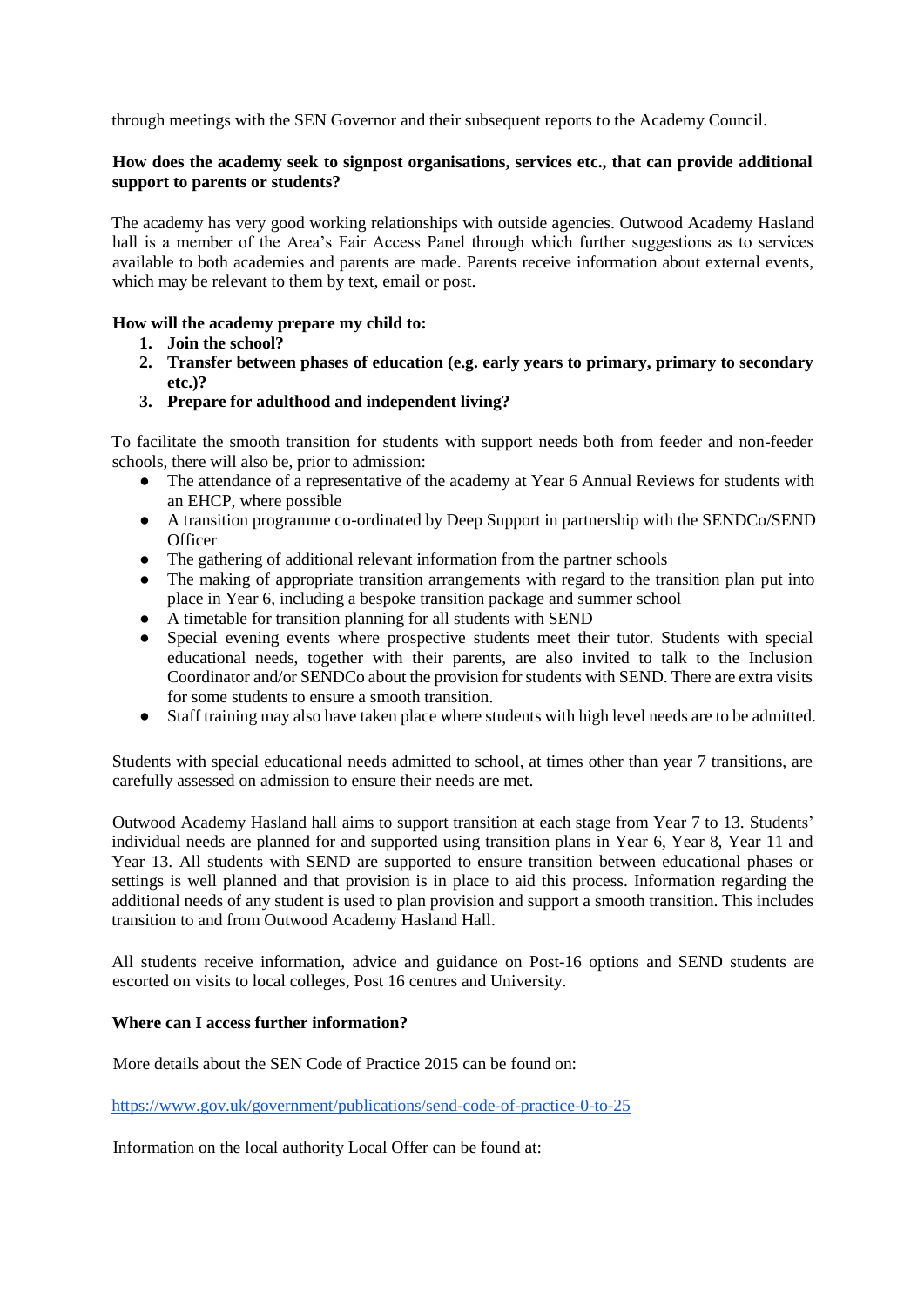[https://www.derbyshire.gov.uk/education/schools/special-educational-needs/send/the-local-offer/the](https://www.derbyshire.gov.uk/education/schools/special-educational-needs/send/the-local-offer/the-local)[local](https://www.derbyshire.gov.uk/education/schools/special-educational-needs/send/the-local-offer/the-local)

Information on the Safeguarding Policy can be found at:

<https://www.haslandhall.outwood.com/>

Information on the Behaviour Policy can be found at: <https://www.haslandhall.outwood.com/>

Date Send Information Report updated: 8<sup>th</sup> April 2022

# **COVID-19 ADDENDUM:**

This addendum is for use during the arrangements for education of SEND students.

It is to be used in conjunction with, and read alongside, the current SEND policy and other closely associated policies e.g. safeguarding [\(DfE Covid-19 Guidance\)](https://www.gov.uk/government/publications/covid-19-safeguarding-in-schools-colleges-and-other-providers), managing medication in education, behaviour management and anti-bullying.

The addendum will be used alongside all government guidance for schools returning to full opening and may change should this guidance change. Changes may also occur where the Local Authority requests schools follow their recommended Covid-19 safety measures due to an increase in community Covid-19 numbers.

Aims:

- 1. To provide a safe learning environment for students and staff during the Covid-19 pandemic
- 2. To help students to understand the importance of keeping themselves, their peers and their families safe
- 3. To provide an environment for students where they understand the covid rules and staff explain new routines explicitly

All students will receive a 'safety briefing' at the beginning of the academic year, and may receive further briefings periodically as appropriate. This will include rules around social distancing; hygiene routines; toilet visits; social times and lunch (where applicable); movement around the Academy; use and sharing of equipment; good conduct. There will also be posters and display boards around the academy which will reinforce the key messages and expectations regarding safety.

The Academy will work in line with DfE guidance, supplemented by its own robust policies and risk assessment.

- Encouraging regular hand-washing more often
- Reminders to avoid touching your eyes, nose, and mouth with unwashed hands
- Reminders to cover your cough or sneeze with a tissue, then throw the tissue in a bin and wash your hands
- Surfaces and equipment cleaned and disinfected frequently
- Reminding children to comply with social distancing where possible and appropriate
- Year groups will be kept as separately as possible
- Parents discouraged from gathering at Academy gates; as far as possible, communication with parents and other stakeholders will be undertaken by telephone or other means to minimise any visitors on the Academy site; parents should be clear about their child's current health before coming onto site.

# Website link on **how to wear and remove face coverings:**